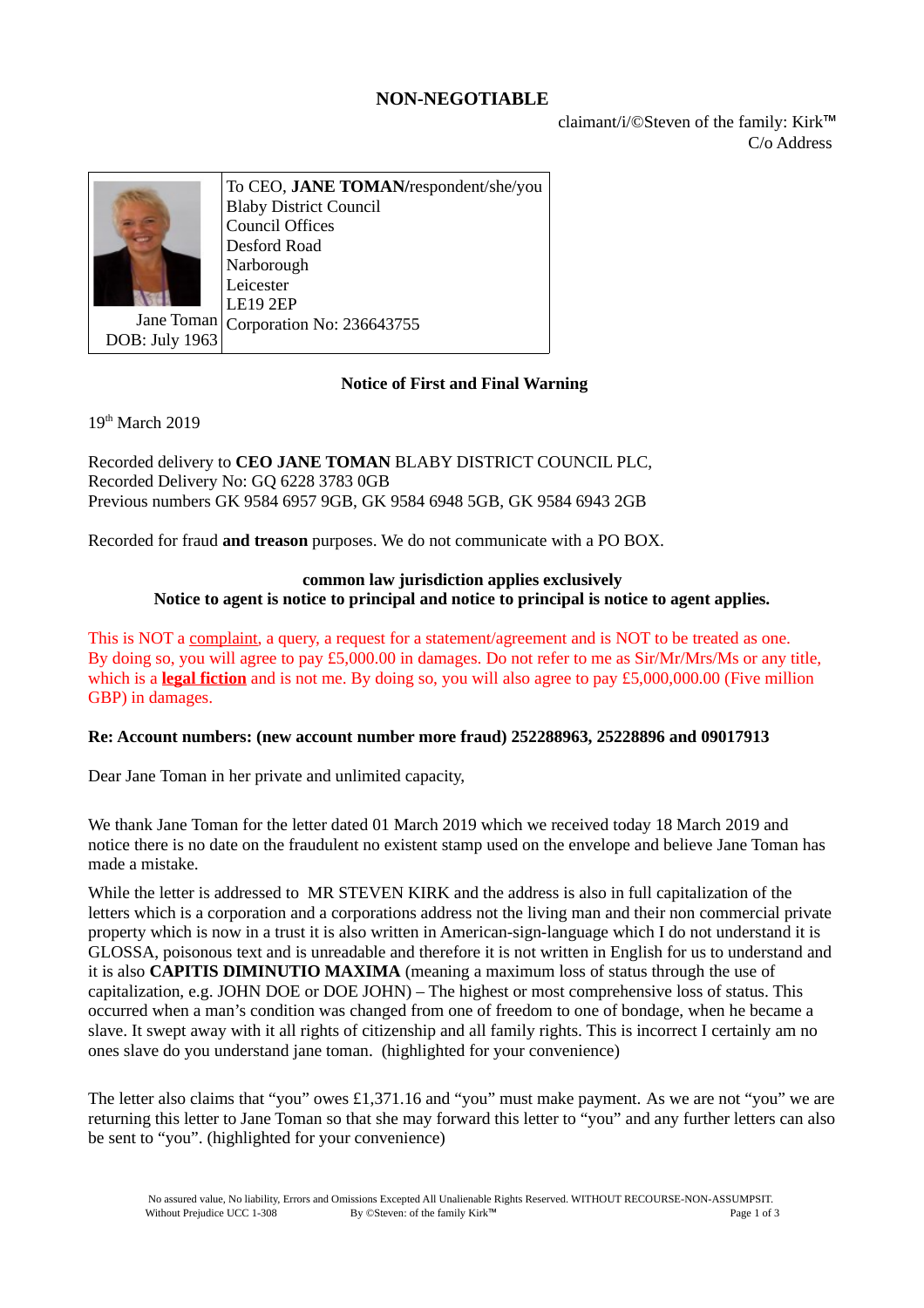### **Notice subject access request: for the second time May 2018 was the first time.**

Please supply the information about me I am entitled to under the Data Protection Act 1998 relating to my unique and my parents unique council tax reference numbers are linked to HMRC Bank account and BONDS on the Treasury Direct Gov bonds market which are worth BILLIONS of dollars because they go way back to 01/1980 and there is one bond placed EVERY MONTH thereafter up-to the present day, over 4 decades, over 40 years of Bonds. Evidence enclosed.

- Why my unique council tax account numbers **252288963, 25228896 and 09017913** is being used as a bank account number and is corresponding with the HMRC sort code: 08-32-10
- Why the bank being used for these payments is the American held CITIBANK NA, a parent company of the Bloomberg Group.
- All digital or hard copy information held with my details i.e. Name, account numbers and any other relevant unique information relating to me personally.
- Why are the same numbers my unique council tax account numbers **252288963, 25228896 and 09017913** are being used as a bond per month on the Treasury Direct Gov website dating back to the start of the EE Bonds in 01/1980 and they are worth BILLIONS.
- Provide a lawful written contract agreed and signed for by both parties binding them into the contract. Or a lawful written agreement signed by both parties agreeing to fund and pay for wars, enslavement, genocide.

Find enclosed the offer of a contract for acceptance and after considering the kind offer it is not acceptable, I do not consent how many times do you need telling stupid? I do not understand how many times do you need telling stupid? And yes stupid and an imbecile is and applies to jane toman and the rest of the treasonous criminals that work for the foreclosed council. When jane toman and the rest of the lawfully sued criminals have paid her and their debts she and they have lawfully agreed to but all remains in dishonour hiding behind a foreclosed, corrupt, treasonous, high treasonous, governments legal system, jane toman and the rest of the criminals must be complete imbeciles to continue especially being served notice after notice after notice you are all pathetic.

A bill as per jane tomans own accord and an up to date statement that needs payment immediate to **avoid common law court proceeding** and if you jane toman think for one second I am bluffing continue this charade and I will start a common law court and all your criminals that work at the foreclosed council will be sent notices to attend to defend your fraudulent claims. This will be done in Leicester so there is absolutely no excuse whatsoever for all of the accused to turn up and defend just how exactly the council for decades have deceived the general public and have by force made sovereign men and women pay an unlawful by consent tax that only applies to corporations and the ALL CAPS is a corporation which jane toman has been told about many times and she just continues like a silly little child for an adult her behaviour is somewhat astounding.

How dare you ignore everything, how dare you continue to carry on like nothing has happen or been said, how dare you to continue to treat me as a slave, how dare you jane toman just ignore every question put forward, how dare you jane toman who do you jane toman think you jane toman are just so you jane toman know exactly who I am talking too, instead of your childish legal fiction I am talking and addressing you jane toman the woman in your person and private unlimited capacity.

**If you or any member of Blaby District council have put the legal fiction name on the voters register without my consent I will sue you jane toman. these forms were returned therefore there should be no mail from Blaby District council addressed to the legal fiction and any and all consent has been removed already especially when sharing any private and personal details.**